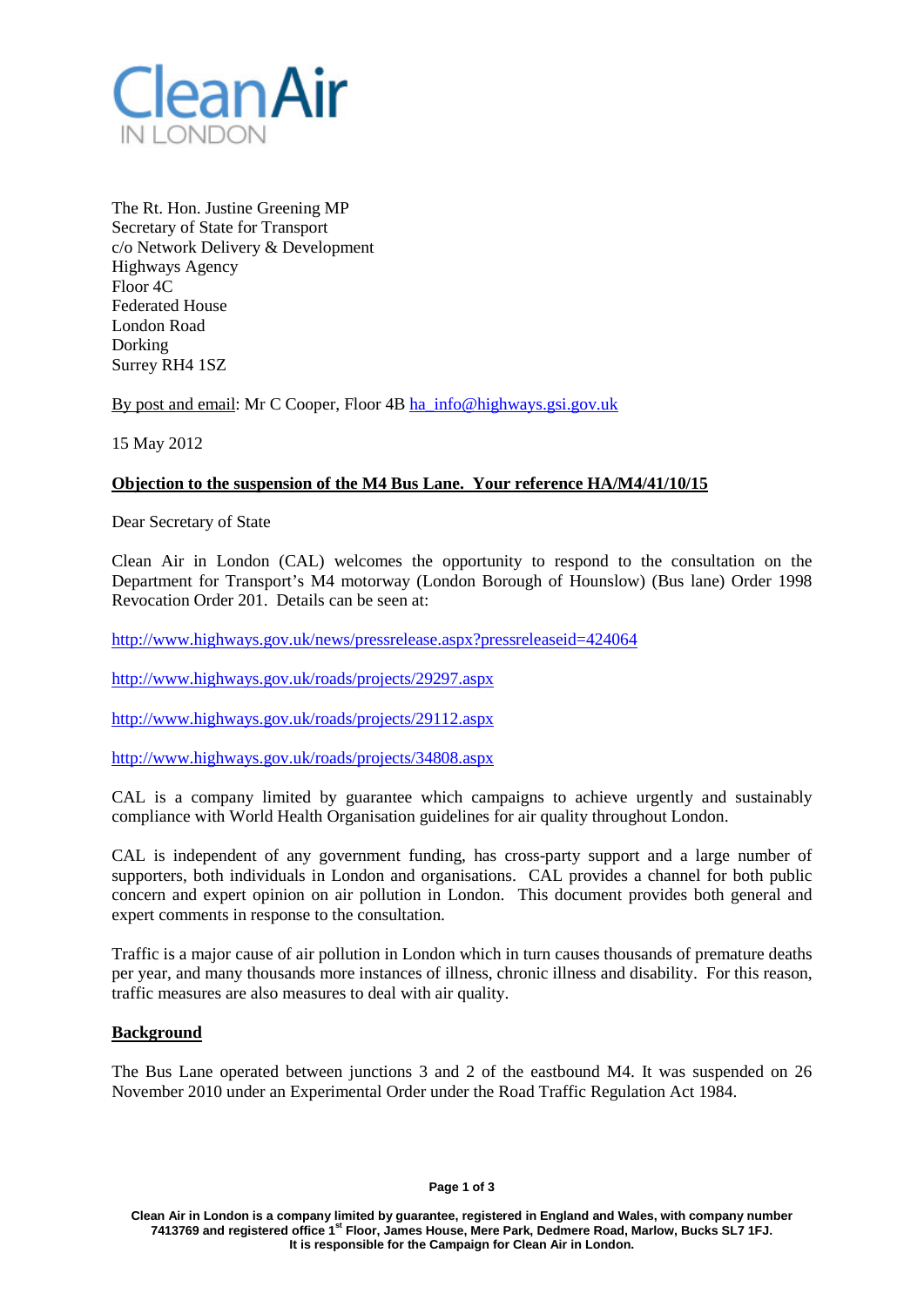

The Secretary of State for Transport has given notice that she proposes to make a permanent Order under section 6(1) and (3) of, and Part IV of Schedule 9 to, the Road Traffic Regulation Act 1984 on the M4 Motorway in the London Borough of Hounslow.

The effect of the Order would be to revoke the Order authorising the operation of the Bus Lane on the eastbound carriageway of the M4 between Junctions 3 and 2, between a point 19 metres east of marker post 21.8 and a point 12 metres west of marker post 16.0, a total distance of approximately 5.78 kilometres. This would supersede the Experimental Order that is currently in force.

The suspension will remain in place until June 2012 when it is intended the lane becomes part of the Olympic Route Network for the London 2012 Olympic and Paralympic Games.

## **Report: M4 Bus lane**

The report titled 'The Analysis of the Impact of the Suspension of the M4 Bus Lane' dated 5 April 2012 (the 'Report') and published on 11 April 2012 states on page viii:

## *Air Quality Impact*

*Nitrogen dioxide (NO2) concentrations at receptors in close proximity to the M4 are modelled to be higher with the suspension of the M4 Bus Lane. It is considered that this is as a result of several factors.*

- *a) The M4 Bus Lane displaced a proportion of the HDVs (i.e. buses and coaches) away from the inside lane, to the outside lane (i.e. the M4 Bus Lane). Without the M4 Bus Lane, HDVs are restricted to the two innermost lanes, closer to sensitive receptors adjacent to the M4.*
- *b) The average speeds on the section of the M4 adjacent to the receptors are higher in 2011 after suspension of the M4 Bus Lane.*
- *c*) *Traffic levels in 2011 are higher than in 2010, which contributes to increased NO<sub>2</sub> concentrations.*

Further detail is provided in section 9.1 on pages 40 and 41 of the Report. From this it can be seen that increases in  $NO<sub>2</sub>$  concentrations are predicted at all six locations considered all of which are in residential areas. In five out of six cases, levels that already exceed legally binding limit values would be made worse.

Please will you provide us with a copy of the **Air Quality** Study, (Report Number. **0001**-**UA003263**- **NHR**-**04**-**M4) by Hyder Halcrow referred to on page 40 and in the Bibliography on page 81.**

## **Conclusion**

You will be aware that limit values must not be exceeded having been attained or air pollution worsened where they are exceeded.

The consultation does not provide adequate information in relation to the air pollution impacts not least by failing to publish the Air Quality Study referred to above. Further, the Report provides no

#### **Page 2 of 3**

**Clean Air in London is a company limited by guarantee, registered in England and Wales, with company number 7413769 and registered office 1st Floor, James House, Mere Park, Dedmere Road, Marlow, Bucks SL7 1FJ. It is responsible for the Campaign for Clean Air in London.**